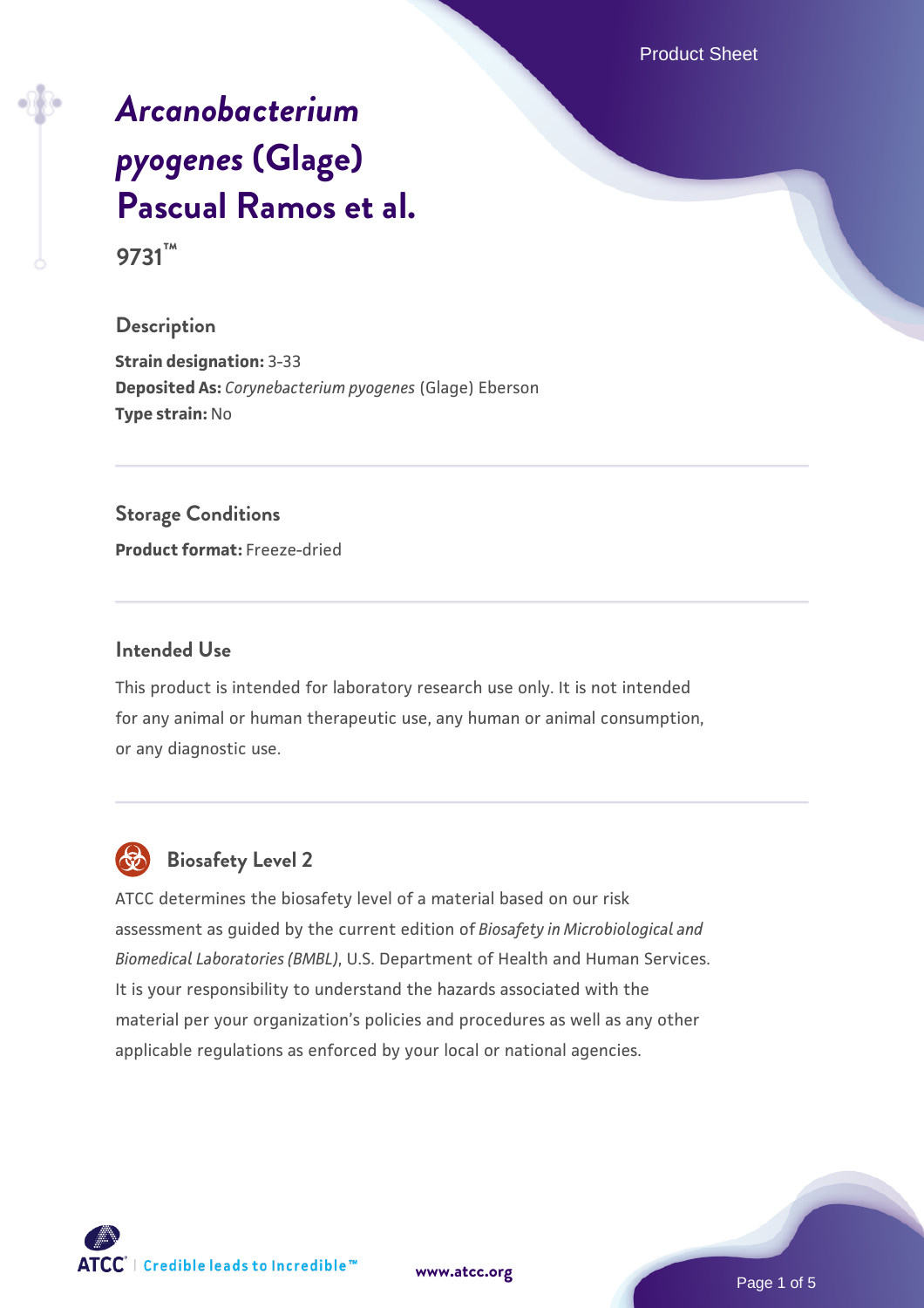# *[Arcanobacterium pyogenes](https://www.atcc.org/products/9731)* **[\(Glage\) Pascual Ramos et al.](https://www.atcc.org/products/9731) Product Sheet 9731**

ATCC highly recommends that appropriate personal protective equipment is always used when handling vials. For cultures that require storage in liquid nitrogen, it is important to note that some vials may leak when submersed in liquid nitrogen and will slowly fill with liquid nitrogen. Upon thawing, the conversion of the liquid nitrogen back to its gas phase may result in the vial exploding or blowing off its cap with dangerous force creating flying debris. Unless necessary, ATCC recommends that these cultures be stored in the vapor phase of liquid nitrogen rather than submersed in liquid nitrogen.

# **Certificate of Analysis**

For batch-specific test results, refer to the applicable certificate of analysis that can be found at www.atcc.org.

# **Growth Conditions**

**Medium:**  [ATCC Medium 260: Trypticase soy agar/broth with defibrinated sheep blood](https://www.atcc.org/-/media/product-assets/documents/microbial-media-formulations/2/6/0/atcc-medium-0260.pdf?rev=5d6614780b1c4acf817a324e2507f087) [ATCC Medium 44: Brain Heart Infusion Agar/Broth](https://www.atcc.org/-/media/product-assets/documents/microbial-media-formulations/4/4/atcc-medium-44.pdf?rev=ce06ac4e5438493b896cd46c7d875629) **Temperature:** 37°C **Atmosphere:** Aerobic

# **Handling Procedures**

1. Open vial according to enclosed instructions.

**2. Using a single tube of #44 broth (5 to 6 ml), withdraw approximately 0.5 to 1.0 ml with a Pasteur or 1.0 ml pipette. Rehydrate the entire pellet.**

**3. Aseptically transfer this aliquot back into the broth tube. Mix well.**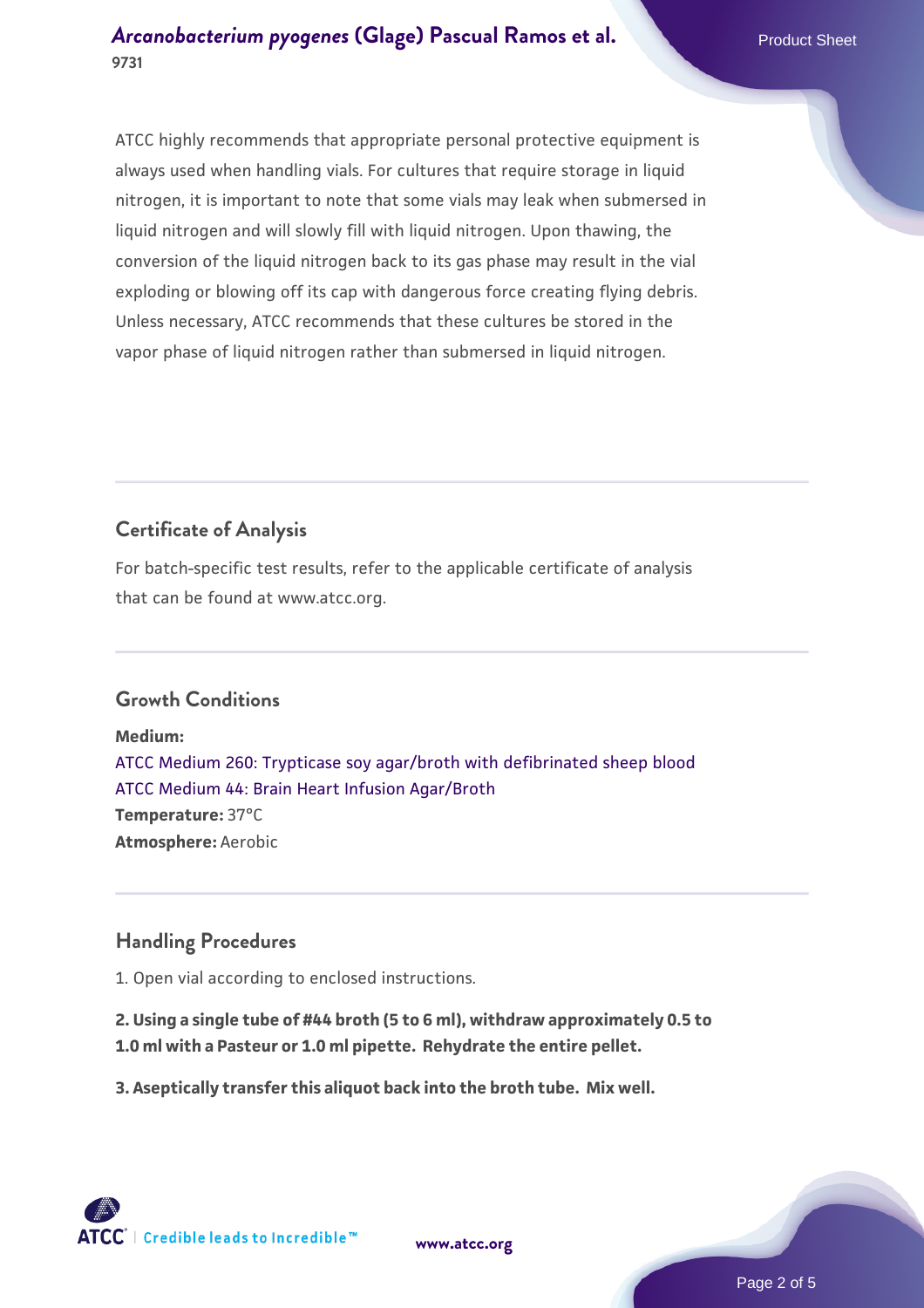## *[Arcanobacterium pyogenes](https://www.atcc.org/products/9731)* **[\(Glage\) Pascual Ramos et al.](https://www.atcc.org/products/9731) Product Sheet 9731**

**4. Use several drops of the suspension to inoculate a #260 agar slant and/or plate.**

5. Incubate the tubes and plate at 37°C for 24-48 hours.

#### **Notes**

Additional information on this culture is available on the ATCC<sup>®</sup> web site at www.atcc.org.

# **Material Citation**

If use of this material results in a scientific publication, please cite the material in the following manner: *Arcanobacterium pyogenes* (Glage) Pascual Ramos et al. (ATCC 9731)

#### **References**

References and other information relating to this material are available at www.atcc.org.

#### **Warranty**

The product is provided 'AS IS' and the viability of ATCC<sup>®</sup> products is warranted for 30 days from the date of shipment, provided that the customer has stored and handled the product according to the information included on the product information sheet, website, and Certificate of Analysis. For living cultures, ATCC lists the media formulation and reagents that have been found to be effective for the product. While other unspecified media and reagents may also produce satisfactory results, a



**[www.atcc.org](http://www.atcc.org)**

Page 3 of 5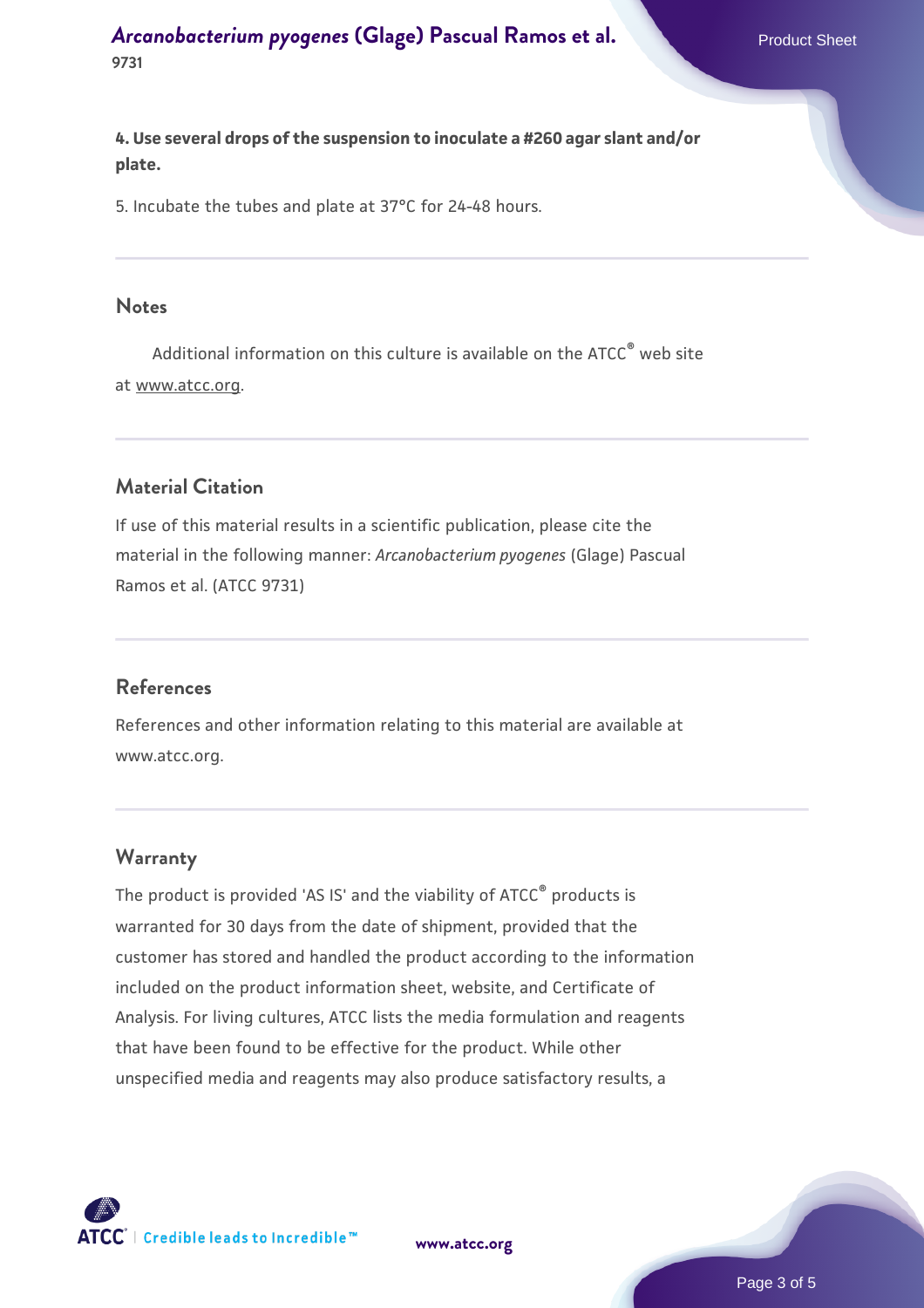change in the ATCC and/or depositor-recommended protocols may affect the recovery, growth, and/or function of the product. If an alternative medium formulation or reagent is used, the ATCC warranty for viability is no longer valid. Except as expressly set forth herein, no other warranties of any kind are provided, express or implied, including, but not limited to, any implied warranties of merchantability, fitness for a particular purpose, manufacture according to cGMP standards, typicality, safety, accuracy, and/or noninfringement.

## **Disclaimers**

This product is intended for laboratory research use only. It is not intended for any animal or human therapeutic use, any human or animal consumption, or any diagnostic use. Any proposed commercial use is prohibited without a license from ATCC.

While ATCC uses reasonable efforts to include accurate and up-to-date information on this product sheet, ATCC makes no warranties or representations as to its accuracy. Citations from scientific literature and patents are provided for informational purposes only. ATCC does not warrant that such information has been confirmed to be accurate or complete and the customer bears the sole responsibility of confirming the accuracy and completeness of any such information.

This product is sent on the condition that the customer is responsible for and assumes all risk and responsibility in connection with the receipt, handling, storage, disposal, and use of the ATCC product including without limitation taking all appropriate safety and handling precautions to minimize health or environmental risk. As a condition of receiving the material, the customer agrees that any activity undertaken with the ATCC product and any progeny or modifications will be conducted in compliance with all applicable laws, regulations, and guidelines. This product is provided 'AS IS' with no representations or warranties whatsoever except as expressly set forth herein and in no event shall ATCC, its parents, subsidiaries, directors, officers, agents, employees, assigns, successors, and affiliates be liable for indirect,